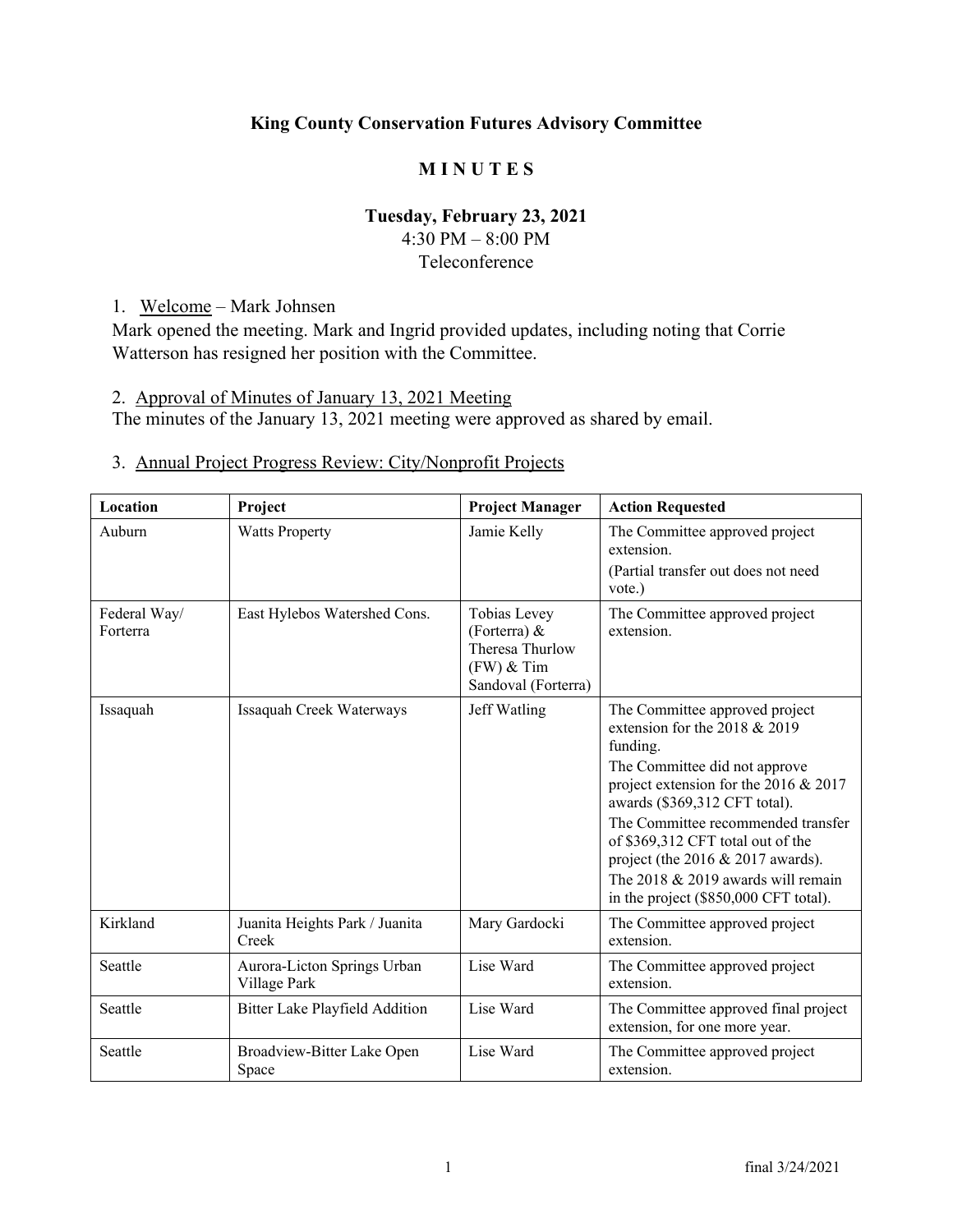|                                   |                                                  |               | (Partial transfer out does not need<br>vote.)                                                                                                                                                                                                                                                     |
|-----------------------------------|--------------------------------------------------|---------------|---------------------------------------------------------------------------------------------------------------------------------------------------------------------------------------------------------------------------------------------------------------------------------------------------|
| Seattle                           | Kubota Greenspace Addition                       | Lise Ward     | The Committee approved final project<br>extension, for one more year                                                                                                                                                                                                                              |
| Seattle                           | North Beach Natural Area                         | Lise Ward     | The Committee approved project<br>extension.<br>The Committee did not approve<br>project extension for 2017 award.<br>The Committee recommended transfer<br>of the 2017 award out of the project<br>(\$30,000 CFT).<br>The 2020 reallocation award will<br>remain in the project (\$250,000 CFT). |
| Seattle                           | North Rainier Town Center                        | Lise Ward     | The Committee approved project<br>extension.                                                                                                                                                                                                                                                      |
| Seattle                           | South Park Plaza                                 | Lise Ward     | The Committee approved project<br>extension.                                                                                                                                                                                                                                                      |
| Seattle                           | Thornton Creek Natural Area -<br>Little Brook    | Lise Ward     | The Committee approved project<br>extension.                                                                                                                                                                                                                                                      |
| Seattle, Non-profit<br><b>UHF</b> | Dakota Homestead (Urban<br>Homestead Foundation) | Rich Sheibley | The Committee approved project<br>extension.                                                                                                                                                                                                                                                      |
| Snoqualmie                        | Snoqualmie Riverfront Reach                      | Dylan Gamble  | The Committee approved project<br>extension.                                                                                                                                                                                                                                                      |
| <b>Bellevue</b>                   | Bellevue Greenways & Open<br>Space System        | Camron Parker | The Committee approved project<br>extension.                                                                                                                                                                                                                                                      |

# 4. Annual Project Progress Review: County Projects

| Location    | Project                      | <b>Project Manager</b>       | <b>Action Requested</b>                                                                         |
|-------------|------------------------------|------------------------------|-------------------------------------------------------------------------------------------------|
| KC - WRIA 7 | Patterson Creek              | Andrea Mojzak                | The Committee approved project<br>extension.<br>The Committee approved scope<br>clarifications. |
| KC - WRIA 7 | Snoqualmie at Fall City      | Andrea Mojzak                | The Committee approved scope<br>clarifications.<br>(Partial transfer out does not need vote.)   |
| KC - WRIA 7 | Snoqualmie Valley Trail Link | Monica Leers &<br>Jean White | The Committee approved project<br>extension.<br>(Partial transfer out does not need vote.)      |
| KC - WRIA 7 | Tolt River Natural Area      | Andrea Mojzak                | The Committee approved project<br>extension.                                                    |
| KC - WRIA 8 | Bear Creek projects          | Denise Di Santo              | The Committee approved scope<br>clarifications.<br>The Committee approved project<br>extension. |
| KC - WRIA 8 | Cedar River                  | Judy Blanco                  | The Committee approved scope<br>clarifications.                                                 |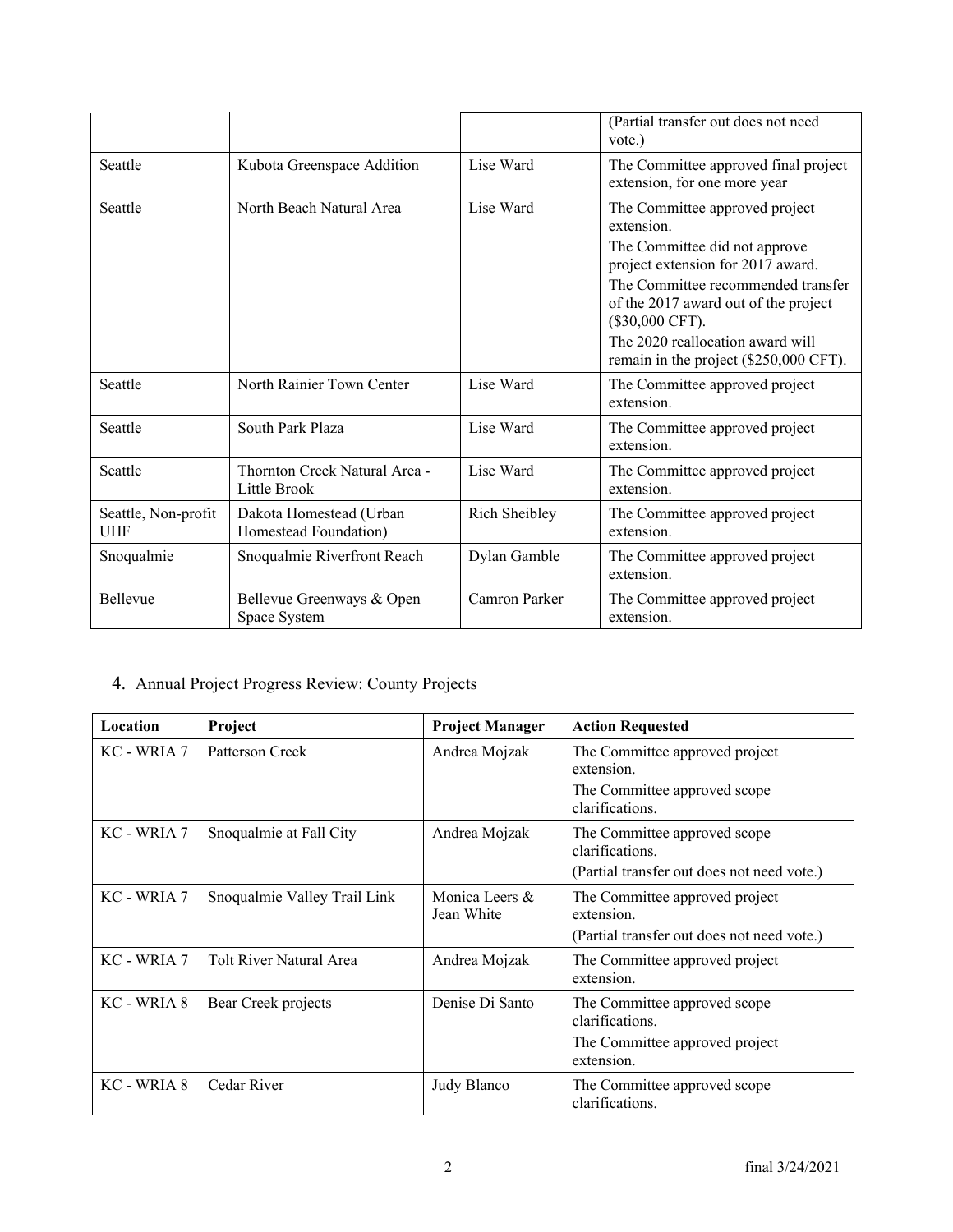|                         |                                                         |                                                  | The Committee approved scope additions.<br>The Committee approved project<br>extension. |
|-------------------------|---------------------------------------------------------|--------------------------------------------------|-----------------------------------------------------------------------------------------|
| KC - WRIA 8             | Cemetery Pond                                           | Michael Murphy                                   | The Committee approved project<br>extension.                                            |
| KC - WRIA 8             | Eastside Rail - Wilburton Gap                           | Curt Warber                                      | The Committee approved project<br>extension.<br>The Committee approved scope addition.  |
| <b>KC - WRIA</b><br>8/9 | Molasses Creek/Soos Creek                               | Kelly Heintz &<br>Daphne Payne                   | The Committee approved project<br>extension.                                            |
| KC - WRIA 9             | Green River/Newaukum Creek                              | Josh Kahan                                       | The Committee approved scope addition.<br>The Committee approved project<br>extension.  |
| KC - WRIA 9             | Middle Green OS Expansion                               | Michael Murphy &<br>Josh Kahan &<br>Daphne Payne | The Committee approved project<br>extension.                                            |
| KC - WRIA 9             | South King County Forest                                | Daphne Payne                                     | The Committee approved scope<br>clarifications.                                         |
| KC - WRIA 9             | Shadow Lake Bog                                         | Daphne Payne                                     | The Committee approved project<br>extension.                                            |
| KC-WRIA 9               | Urban Greenspace - White<br>Center & Skyway (CFT Award) | David Kimmett                                    | The Committee approved scope addition.                                                  |
| KC - WRIA 10            | White River Pinnacle Peak                               | Daphne Payne                                     | The Committee approved project<br>extension.                                            |
| $KC - Vashon$           | Vashon Marine Shoreline                                 | Greg Rabourn                                     | The Committee approved scope<br>clarifications.                                         |
| KC - Farm               | <b>Farmland Easements Enumclaw</b><br><b>APD</b>        | Ted Sullivan &<br>Michael Murphy                 | The Committee approved project<br>extension.                                            |
| KC - Farm               | <b>Farmland Easements Lower</b><br>Green APD            | Ted Sullivan &<br>Michael Murphy                 | The Committee approved final project<br>extension, for one more year                    |
| KC - Farm               | <b>Farmland Easements</b><br>Sammamish APD              | Ted Sullivan &<br>Michael Murphy                 | The Committee approved project<br>extension.                                            |
| KC - Farm               | Farmland Easement Snoqualmie<br>& Vicinity APD          | Ted Sullivan &<br>Michael Murphy                 | The Committee approved project<br>extension.                                            |

# 5. Requests for Reallocated Funds

|  |  |  | Note: Some of the requests also need project extension or scope changes |  |
|--|--|--|-------------------------------------------------------------------------|--|
|  |  |  |                                                                         |  |
|  |  |  |                                                                         |  |

| Location | <b>Project</b>               | <b>Project Manager</b> | <b>Request</b>                                                                                                                                                |
|----------|------------------------------|------------------------|---------------------------------------------------------------------------------------------------------------------------------------------------------------|
| Kent     | <b>Upper Mill Creek</b>      | Bryan Higgins          | The Committee recommended allocation of<br>\$150,000 CFT into project.                                                                                        |
| Seattle  | Longfellow Creek<br>Addition | Lise Ward              | The Committee approved scope addition.<br>The Committee approved project extension.<br>The Committee recommended allocation of<br>\$500,000 CFT into project. |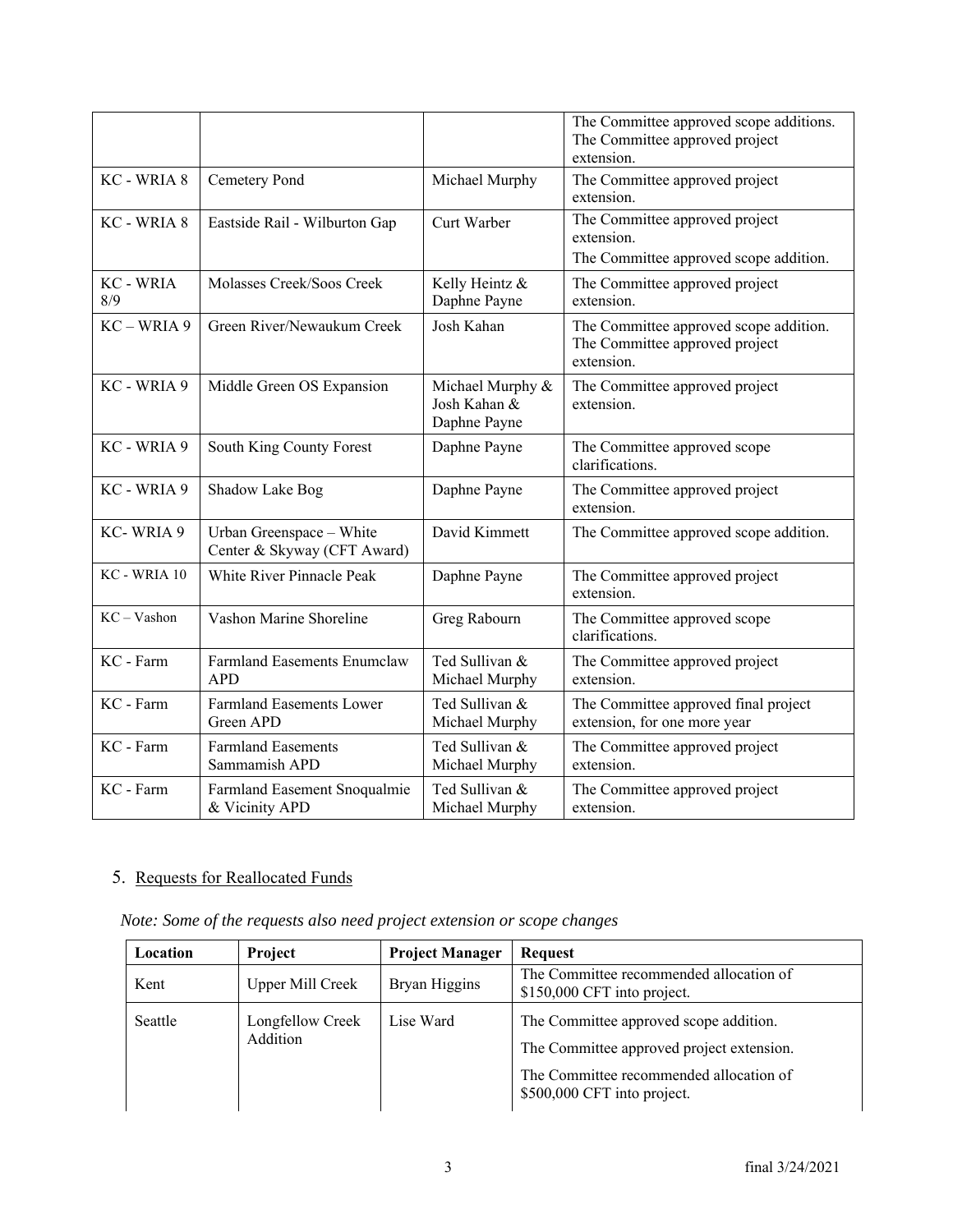| Seattle       | Thornton Creek -<br>North Branch                | Lise Ward     | The Committee approved scope addition.<br>The Committee recommended allocation of<br>\$100,000 CFT into project.                                                                                                                                                                                                     |
|---------------|-------------------------------------------------|---------------|----------------------------------------------------------------------------------------------------------------------------------------------------------------------------------------------------------------------------------------------------------------------------------------------------------------------|
| Seattle       | Turner-Koepf<br>House & Garden                  | Lise Ward     | The Committee recommended allocation of<br>\$400,000 CFT into project.<br>The Committee noted the value of high-density<br>urban properties is very high compared to rural<br>properties, but recognized that supporting a match<br>waiver project requires covering all eligible costs of<br>the grant if possible. |
| KC - WRIA 7   | Emerald<br>Necklace/Soaring<br>Eagle            | Kelly Heintz  | The Committee approved project extension.<br>The Committee recommended allocation of<br>\$1,200,000 total into project.                                                                                                                                                                                              |
| KC - WRIA 7   | Raging River                                    | Andrea Mojzak | The Committee recommended allocation of<br>\$2,400,000 total into project.<br>The Committee noted that the value of mining-zoned<br>properties is very high compared to rural properties,<br>and that it hopes this completes the funding for the<br>project.                                                        |
| KC - WRIA 8   | Issaquah Creek                                  | Judy Blanco   | The Committee approved project extension.<br>The Committee recommended allocation of<br>\$531,000 total into project.                                                                                                                                                                                                |
| KC-WRIA 8     | Urban Greenspace<br>(Parks Levy<br>Award)       | David Kimmett | The Committee approved scope addition.<br>The Committee recommended allocation of \$15,000<br>PL into project.                                                                                                                                                                                                       |
| KC - WRIA 9   | Keevie Lake                                     | Daphne Payne  | The Committee approved project extension.<br>The Committee recommended allocation of<br>\$1,650,000 total into project.                                                                                                                                                                                              |
| $KC - WRIA 9$ | Tacoma Water                                    | Daphne Payne  | The Committee recommended allocation of<br>\$1,600,000 total into project.                                                                                                                                                                                                                                           |
| Vashon        | Frog Holler/Camp<br>Sealth/Uplands<br>Forest    | David Kimmett | The Committee recommended allocation of<br>\$400,000 total into project.                                                                                                                                                                                                                                             |
| Vashon        | Maury Island, also<br>part of Uplands<br>Forest | David Kimmett | The Committee approved scope addition.<br>The Committee recommended allocation of<br>\$720,000 total into project.                                                                                                                                                                                                   |
| Vashon        | Misty Isle Farm                                 | Greg Rabourn  | The Committee recommended allocation of<br>\$800,000 total into project.                                                                                                                                                                                                                                             |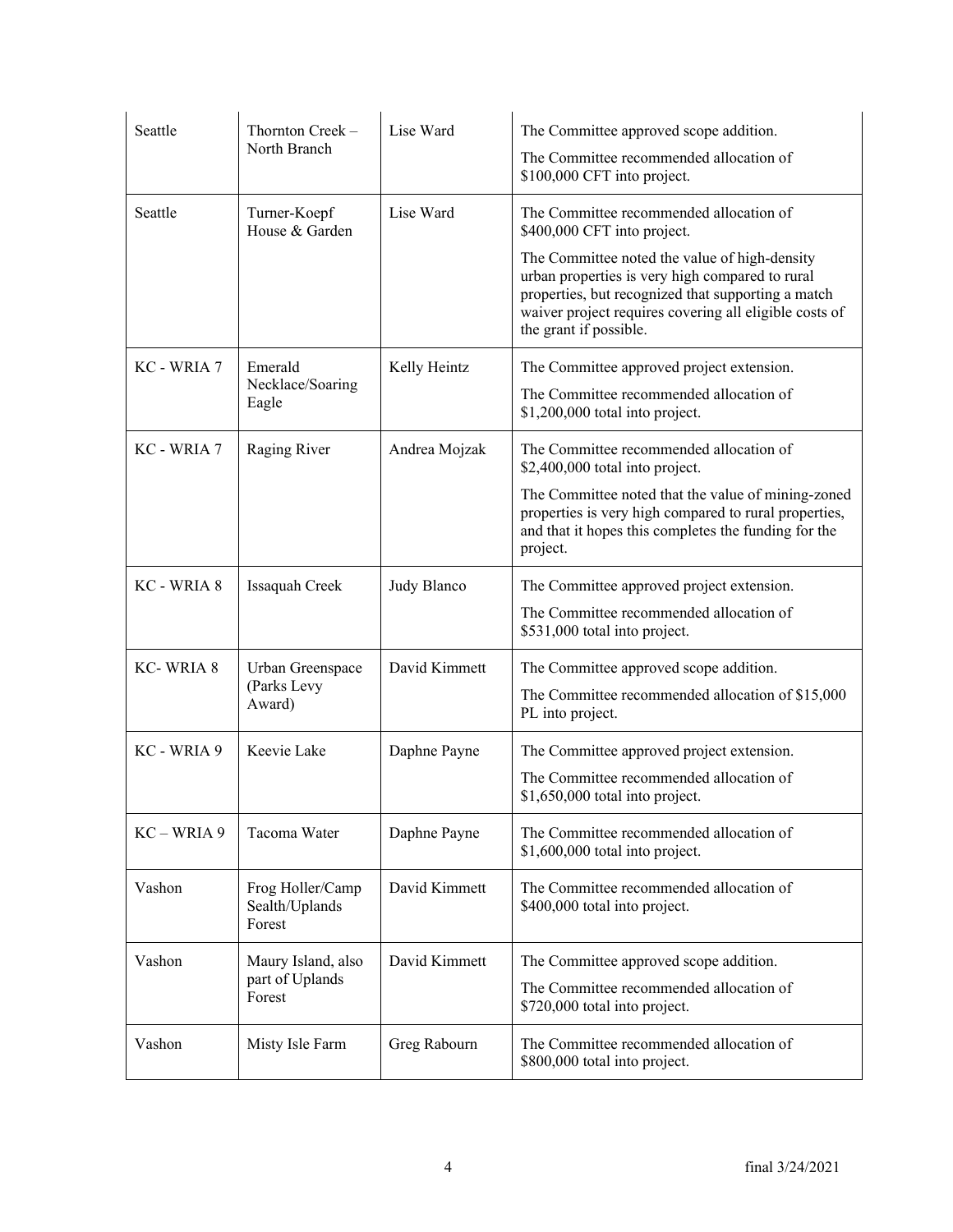The Committee approved that Ingrid, Terry & Mark would calculate the final allocations between CFT bond, CFT annual and Parks Levy, and present that to the Committee in the draft Project Progress Report.

Meeting adjourned at 8:45 pm.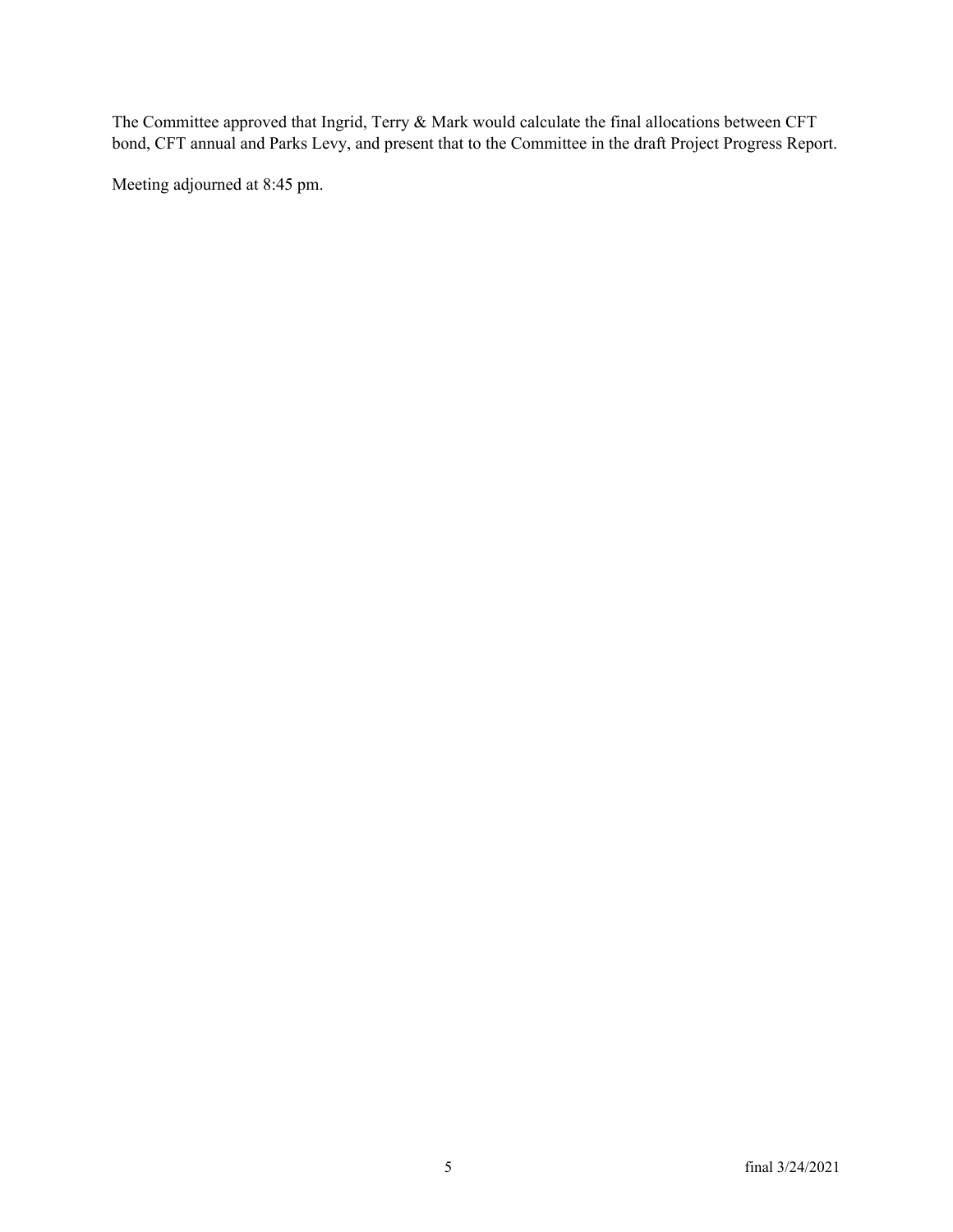### **King County Conservation Futures Advisory Committee**

### **Tuesday, February 23, 2021**  Teleconference

## **Attendance**

| <b>Steve Abel</b>    |                          | <b>Conservation Futures Advisory Committee</b> |
|----------------------|--------------------------|------------------------------------------------|
| Ken Brunner          | $\textsf{G}\,\textsf{G}$ | 66                                             |
| Niesha Fort          | $\mbox{\bf 6}$           | 66                                             |
| Catherine Gockel     | $\zeta$ $\zeta$          | $\mbox{\bf 6}$                                 |
| Molly Graham         | 66                       | 66                                             |
| Leah Grant           | 66                       | 66                                             |
| Mark R. Johnsen      | $\mbox{\bf 6}$           | $\mbox{\bf 6}$                                 |
| Terry Lavender       | 66                       | 66                                             |
| Amanda León          | $\mbox{\bf 6}$           | $\mbox{\bf 6}$                                 |
| Keith Livingston     | $\mbox{\bf 6}$           | $\mbox{\bf 6}$                                 |
| Courtney Naumann     | $\mbox{\bf 6}$           | 66                                             |
| <b>Chuck Paulsen</b> | 66                       | 66                                             |
| Andrew Schmid        | $\mbox{\bf 6}$           | $\mbox{\bf 6}$                                 |
| Jen Syrowitz         | $\mbox{\bf 6}$           | 66                                             |

Staff:

Ingrid Lundin, King County DNRP Linda Holecek, " Ana Unpingco, "

Guests:

Andrea Mojzak, King County DNRP Bryan Higgins, City of Kent Camron Parker, City of Bellevue Cindy Flanagan, Save Weyerhaeuser Campus Curt Warber, King County DNRP Daphne Payne, King County DNRP David Kimmett, King County DNRP Denise Di Santo, King County DNRP Dylan Gamble, City of Snoqualmie Greg Rabourn, King County DNRP Jamie Kelly, City of Auburn Jeff Watling, City of Issaquah Josh Kahan, King County DNRP Judy Blanco, King County DNRP Kelly Heintz, King County DNRP Kji Kelly, Historic Seattle Lise Ward, City of Seattle Mary Gardocki, City of Kirkland Michael Murphy, King County DNRP